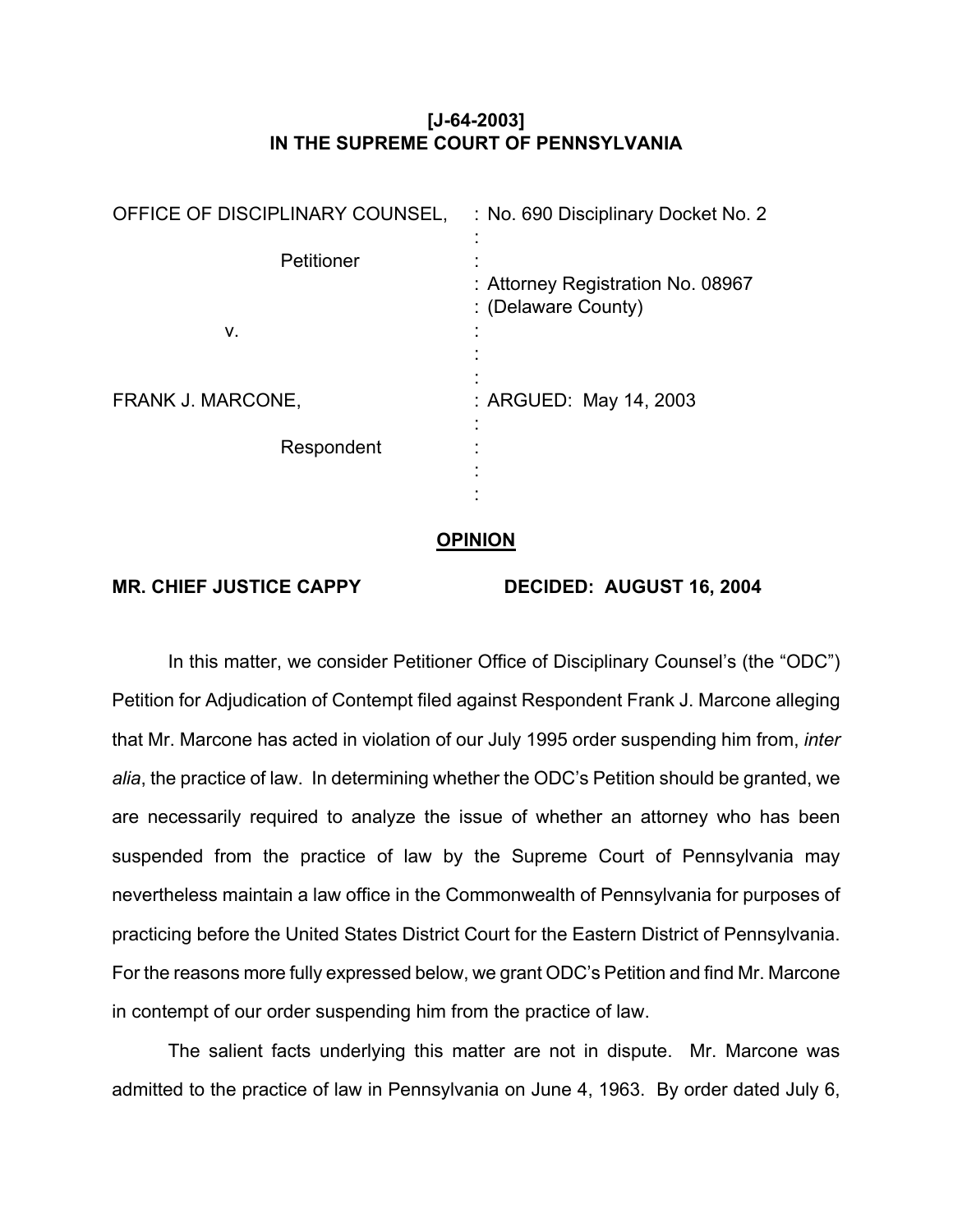1995, our Court suspended Mr. Marcone from the practice of law for a period of four years after failing to return a \$2,000 bail reimbursement to a client.<sup>[1](#page-1-0)</sup> Specifically, our Court, per curiam, ordered that Mr. Marcone be "suspended from the Bar of the Commonwealth for a period of four years, with credit for the period of suspension previously served" and that "he shall comply with all the provisions of Rule [2](#page-1-1)17, Pa.R.D.E. $^{n2}$  While more than four years have elapsed since the entry of the July 1995 order suspending Mr. Marcone from the practice of law, Mr. Marcone has not petitioned our Court for reinstatement, and thus, he currently remains under suspension. Pa.R.D.E. 218.

 Based upon our suspension of Mr. Marcone, the United States District Court for the Eastern District of Pennsylvania also suspended Mr. Marcone from practice before that court. On September 28, 1998, however, and while still under suspension by our Court, the United States District Court for the Eastern District of Pennsylvania reinstated Mr. Marcone to practice before that court. Evidently, Mr. Marcone remains admitted to practice before that federal district court. By order dated November 26, 1999, the United States Court of Appeals for the Third Circuit, however, suspended Mr. Marcone for four years and until his reinstatement to the practice of law by the Supreme Court of Pennsylvania. According to Mr. Marcone, since his reinstatement by the federal district court, he "has restricted his practice to those areas which are permissible pursuant to his federal district court admission." Respondent's Brief at p. 6.

As part of this practice, Mr. Marcone has opened a law office that is located at 127 Chester Pike in Ridley Park, Delaware County, Pennsylvania where he meets with clients

<u>.</u>

<span id="page-1-0"></span> $1$  Mr. Marcone has previously received four informal admonitions, two private reprimands, and a public censure.

<span id="page-1-1"></span> $2$  Mr. Marcone was originally suspended from the practice of law for four years beginning on October 11, 1989. Subsequently, the suspension was vacated on June 11, 1990. The suspension was reinstated by our order of July 6, 1995.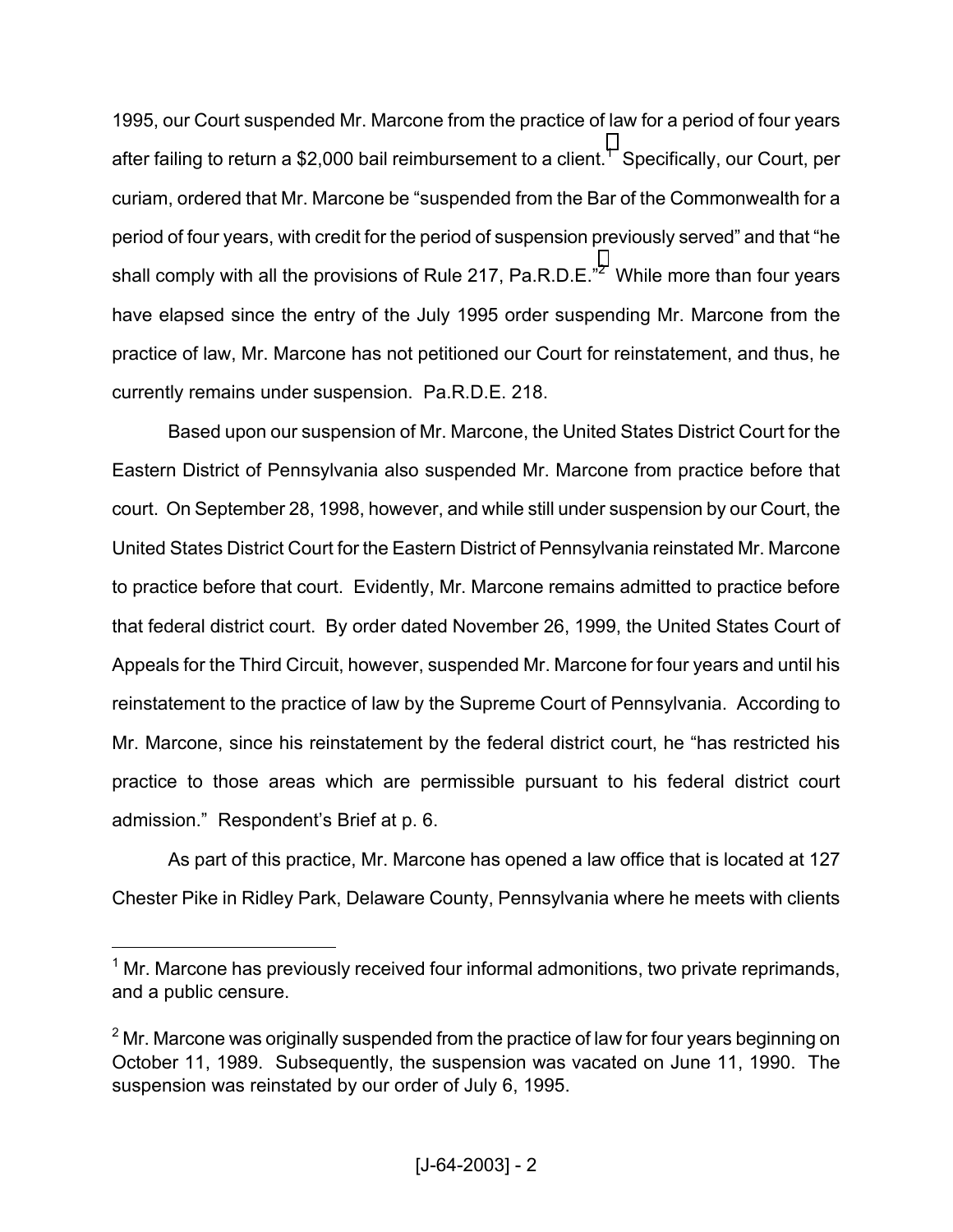and maintains his practice. Answer to Rule to Show Cause, ¶16, p. 6. In the window of Mr. Marcone's law office, a sign "Frank J. Marcone, Attorney at Law" rests in the front first floor of the law office. Answer to Rule to Show Cause, ¶17, p. 6. Through this office, Mr. Marcone holds himself out as practicing in the federal district court. Answer to Rule to Show Cause, ¶31, p. 9. Furthermore, Mr. Marcone asserts that he advises those with whom he meets of his limited federal practice. Respondent's Brief at p. 24. Additionally, Mr. Marcone has a printed letterhead on his stationery which states that his practice is limited to federal practice. Respondent's Brief at p.6. Finally, Mr. Marcone has represented clients in the United States District Court for the Eastern District of Pennsylvania in, *inter alia*, diversity jurisdiction cases. Answer Rule to Show Cause, ¶¶21- 23, p. 7. At the time of the filing of his Answer to Rule to Show Cause, Mr. Marcone was actively engaged in approximately 100 cases within the United States District Court for the Eastern District of Pennsylvania or other states where he is admitted pro hac vice. Answer to Rule to Show Cause, ¶36, p. 11. Mr. Marcone offers, however, that he has not represented any person or engaged in any matters within the Commonwealth other than matters within the federal district court. Answer to Rule to Show Cause, ¶37, p. 11-12.

 In light of these facts and Mr. Marcone's maintenance of a law office while under suspension, on November 6, 2002, the ODC filed a Petition for Adjudication of Contempt alleging, *inter alia*, that Mr. Marcone maintained an office for the practice of law in Pennsylvania in violation of this Court's July 6, 1995 order. Thereafter, on December 12, 2002, our Court entered a Rule to Show Cause why the Petition for Adjudication of Contempt should not be granted and Mr. Marcone found in contempt of our July 6, 1995 order. Mr. Marcone filed an answer to the rule on December 23, 2002. By order dated February 11, 2003, we granted Mr. Marcone's request for briefing and oral argument limited to the issue of whether an attorney, who has been suspended from the practice of law by the Supreme Court of Pennsylvania, can maintain a law office in the Commonwealth for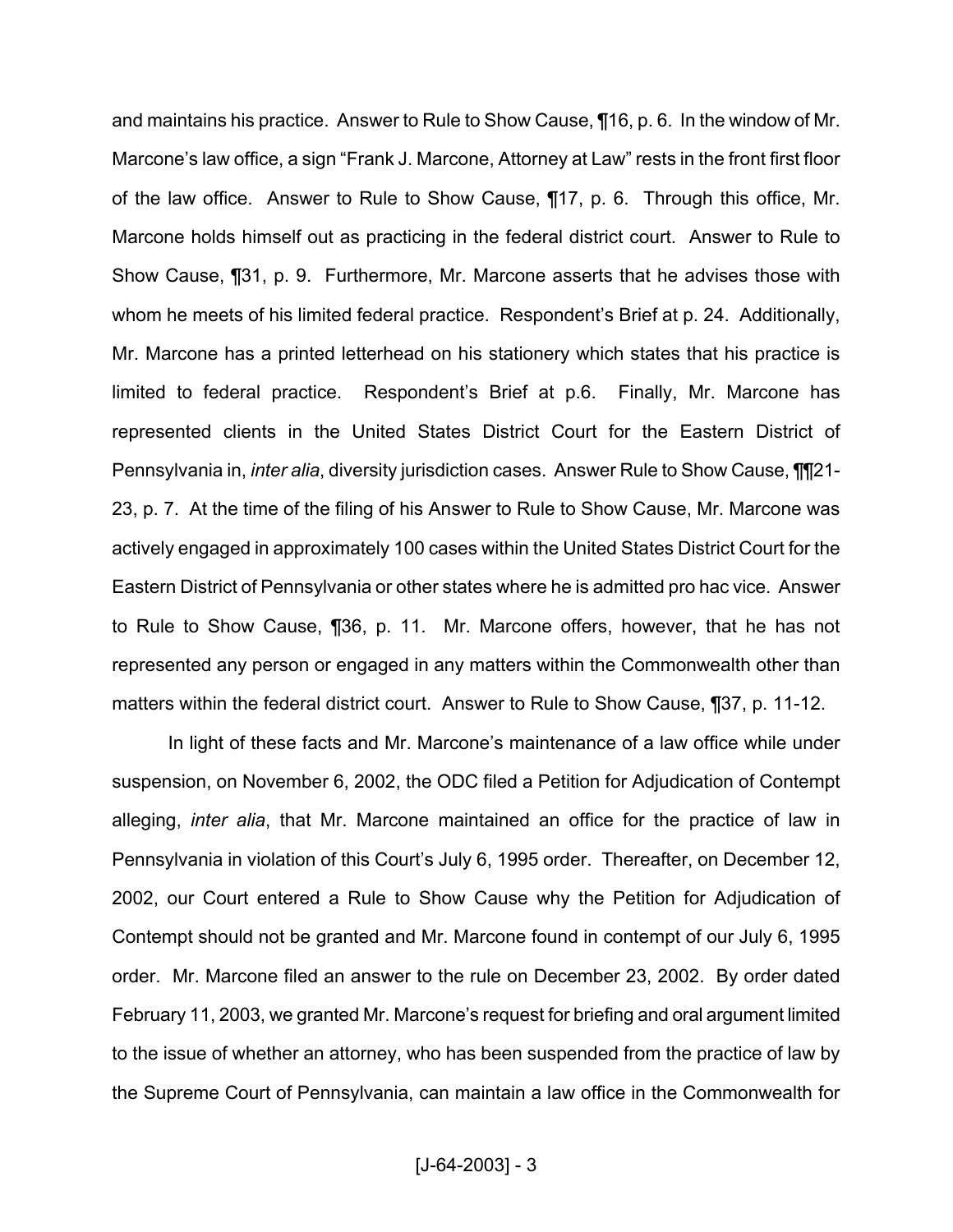purposes of practicing before the United States District Court for the Eastern District of Pennsylvania.<sup>[3](#page-3-0)</sup>

 With this background in grasp, we will consider the parties contentions regarding whether Mr. Marcone is in contempt of our July 6, 199[5](#page-3-2) order *seriatim*.<sup>[4](#page-3-1)5</sup> In addressing these arguments, we begin by first recognizing that the polestar of this Court's regulation of attorney conduct in our Commonwealth is its significant responsibility to protect the public in general, and clients in particular, from unfit attorneys, and to uphold the integrity of our legal system. Office of Disciplinary Counsel v. Keller, 506 A.2d 872, 875 (Pa. 1986). See also, Office of Disciplinary Counsel v. Grigsby, 425 A.2d 730, 733 (Pa. 1981)(purpose of disciplinary system is to protect the public, the profession, and the courts). This momentous obligation stems from our constitutional mandate of regulating the practice of law in our Commonwealth. Pa.Const. Art V. Sec. 10(c). It is the *sine qua non* of a healthy

 $\overline{a}$ 

<span id="page-3-0"></span> $^3$  Our Court has jurisdiction to consider this matter as a general proposition pursuant to our inherent and exclusive power to supervise the practice of law in our Commonwealth and the conduct of attorneys who are its officers. Pa. Const. art. V, §10(c)(the Supreme Court has the inherent and exclusive power of supervision of all officers of the judicial branch); Pa.R.D.E. 103 (same). Similarly, whether one is engaging in actions in violation of our orders or Rules is within the exclusive jurisdiction of our Court. Pa. Const. art. V, §10(c); Pa.R.D.E. 201(a)(3)(exclusive disciplinary jurisdiction of the Supreme Court extends to any formerly admitted attorney with respect to acts subsequent to suspension which amount to the practice of law or constitute a violation of the rules of disciplinary enforcement). In Re: Jones, 814 A.2d 177 (Pa. 2002).

<span id="page-3-1"></span> $4$  As a general matter, the disobedience of a court order, in the absence of the inability to comply with that order, constitutes contempt. In Re: Jones. To establish the failure to comply with a court order, the burden is on the complaining party, here, the ODC, to prove noncompliance by a preponderance of the evidence. Barrett v. Barrett, 368 A.2d 616 (Pa. 1977).

<span id="page-3-2"></span> $<sup>5</sup>$  As this contempt matter is currently before our Court in its original jurisdiction, there is no</sup> lower tribunal's determination for our review, and thus, there is no applicable standard or scope of review.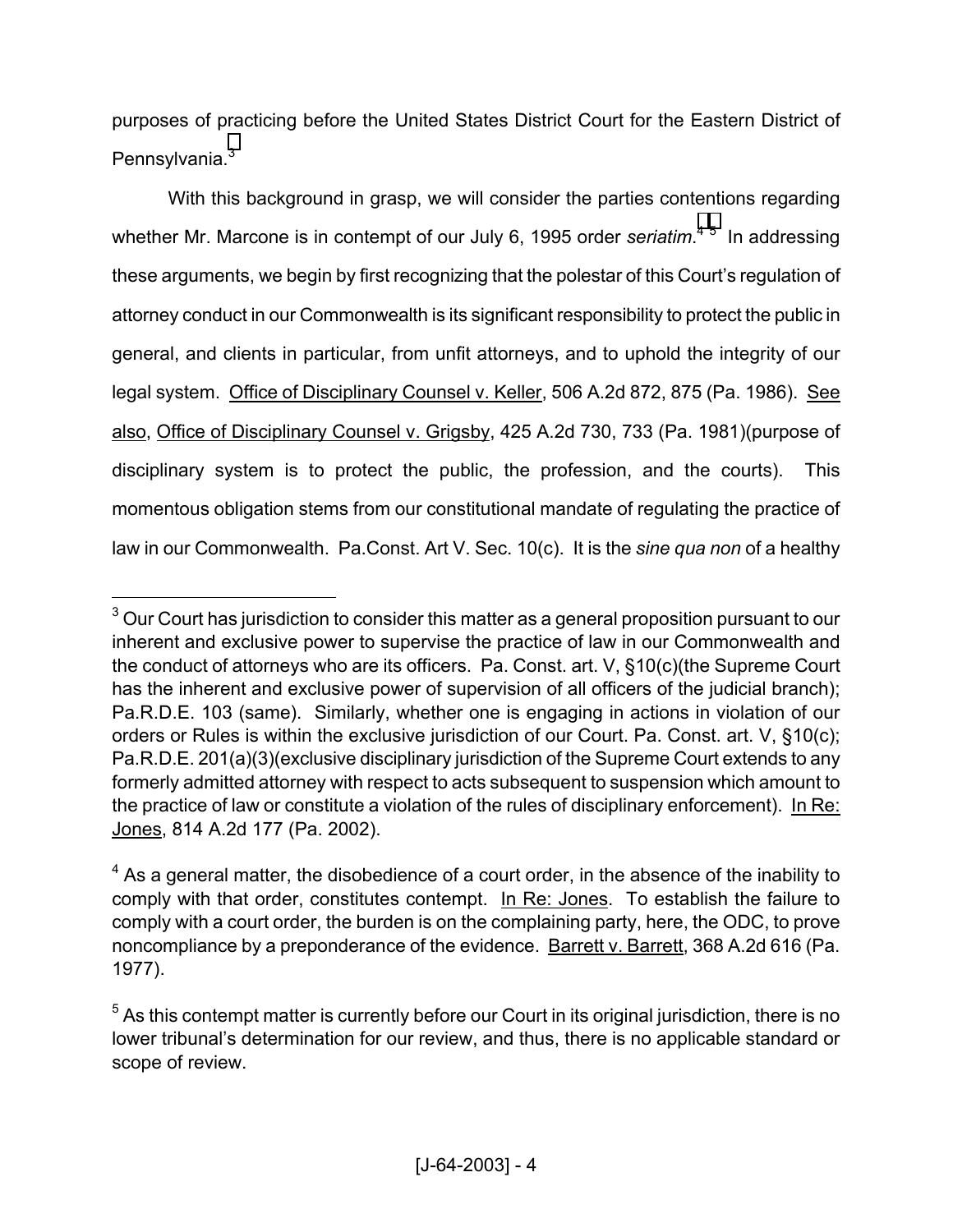and respected profession and of a protected citizenry. Thus, this obligation will be the lens through which we view the arguments advanced by the parties in this case.

 In support of its Petition for Adjudication of Contempt, the ODC offers that our Rules of Disciplinary Enforcement strictly prohibit Mr. Marcone from maintaining a law office in Pennsylvania, even if such office is limited to federal practice. According to the ODC, the maintenance of a law office also violates the common law of our Commonwealth, citing to our Court's 1957 decision in <u>Ginsburg v. Kovrak</u>, 139 A.2d 889 (Pa. 1957).<sup>[6](#page-4-0)</sup> Furthermore, as a matter of public policy, ODC offers that permitting Mr. Marcone to maintain a law office will seriously undermine this Court's ability to protect the public and the profession from unfit attorneys.

Under our Rules of Disciplinary Enforcement, a "formerly admitted attorney" (a status which includes one who has been suspended)<sup>[7](#page-4-1)</sup> may not "engage in any form of law-related

<u>.</u>

<span id="page-4-0"></span><sup>6</sup> ODC places great emphasis upon Ginsburg v. Kovrak, 139 A.2d 889 (Pa. 1957), *appeal dismissed for want of substantial federal question*, 358 U.S. 52 (1958), in which our Court, in a per curiam opinion, prohibited an attorney who was not admitted to the practice of law in Pennsylvania, but admitted in, *inter alia*, the United States District Court of the Eastern District of Pennsylvania, from maintaining an office and practicing law in Philadelphia County and from holding himself out to the public as being entitled to practice law in that county. While ODC's reliance upon Ginsburg is justified, our decision in that appeal is of somewhat limited value because the Court's per curiam opinion offers scant analysis as to the underpinnings of its decision. Furthermore, the Court in Ginsburg spoke to the admission of an attorney to practice, and this discussion carries less weight today due to the advent of federal bar admission requirements and the discipline of attorneys practicing before federal courts, which did not exist at that time, and which left such admission requirements and attorney regulation solely to the states. Ginsburg certainly remains, however, consistent with our determination today regarding the maintenance of a law office by a suspended attorney.

<span id="page-4-1"></span> $7$  Pa.R.D.E. 102 defines "formerly admitted attorney" as "[a] disbarred, suspended, or inactive attorney." Mr. Marcone, is a formerly admitted attorney due to our prior order of suspension.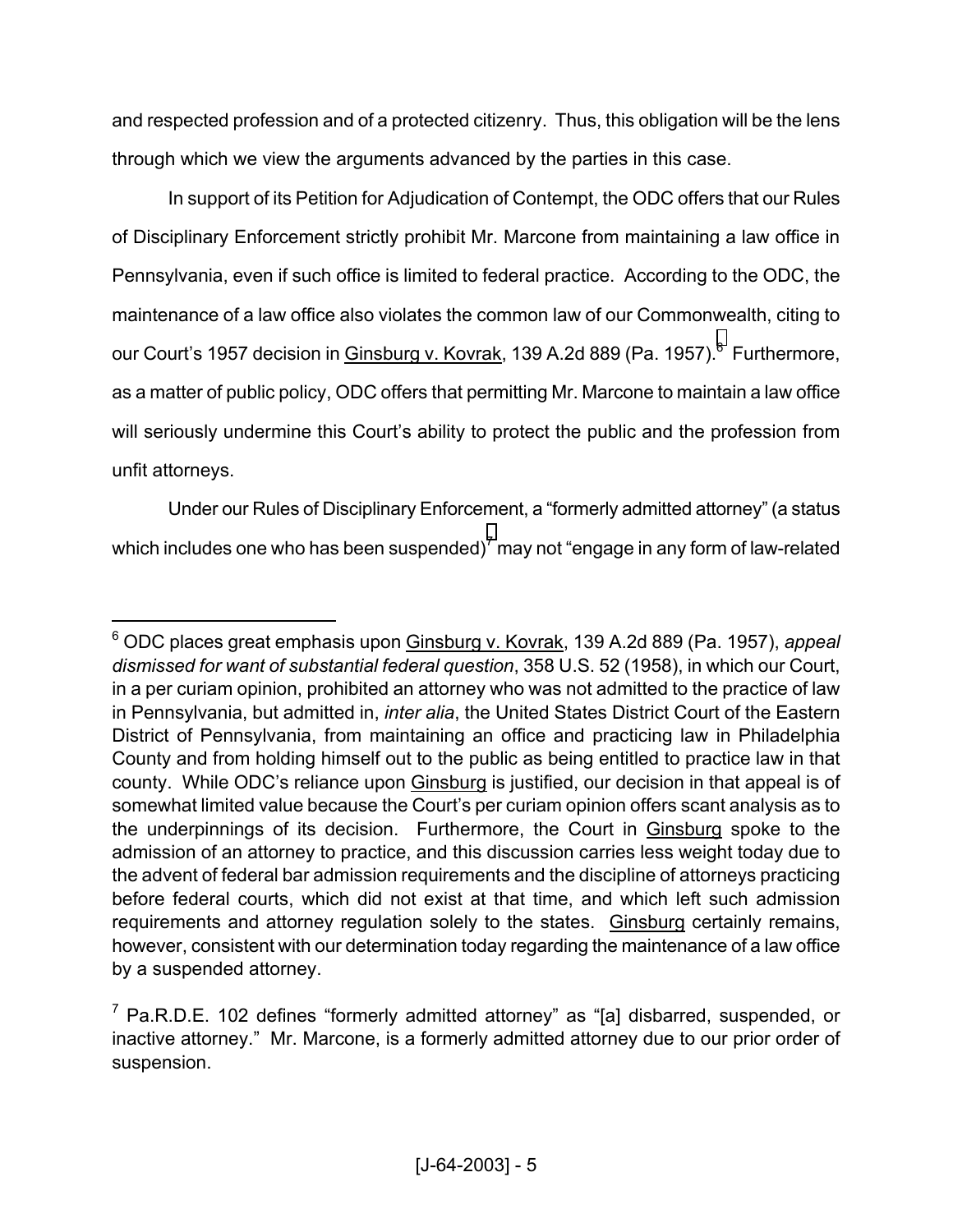activities in this Commonwealth ...." Pa.R.D.E. 217(j).<sup>[8](#page-5-0) 9</sup> The ODC offers that Rule 217(4)(ii) in particular prohibits a formerly admitted attorney from performing any lawrelated services from an office that is not staffed, on a full time basis, by a supervising attorney. The ODC acknowledges, however, that this subsection of the Rule does not speak to the maintenance of a law office by a suspended attorney who is admitted before another court. Thus, the question becomes whether under our Rule, an attorney who has been suspended from engaging in any form of law-related activities by the Supreme Court of Pennsylvania is engaging in prohibited law-related activities by maintaining a law office in the Commonwealth for purposes of practicing before the United States District Court for the Eastern District of Pennsylvania.

We have neither addressed what constitutes "any form of law-related activities," nor explored the breadth of that concept. We can say, however, that regardless of the boundaries of "any form of law-related activities," it certainly includes the practice of law. The ABA Model Rules of Professional Conduct do not attempt to define the "practice of law" leaving it to the various jurisdictions. ABA Model Rules of Professional Conduct Rule 5.5. And the states have not come to a uniform approach as to what constitutes the practice of law. See, e.g., In the Matter of the Application of Mark W., 491 A.2d 576, 579 (Md. 1985).

In Pennsylvania, while Rule 217 prohibits a formerly admitted attorney from engaging in any form of law-related activities, the Rule does not establish a standard for

 $\overline{a}$ 

<span id="page-5-0"></span> $8\,$  This prohibition on any form of law-related activities does have certain limited exceptions which are not implicated in this matter. See, Pa.R.D.E. 217(j)(1)-(3).

<span id="page-5-1"></span><sup>&</sup>lt;sup>9</sup> See also, 42 Pa.C.S. §2524 (setting forth penalty for those who within Commonwealth practice law or hold themselves out as being entitled to practice law without being an attorney at law); 42 Pa.C.S. §2521 ("[p]ersons admitted to the bar of the courts of this Commonwealth and to practice law pursuant to general rules shall thereby hold the office of attorney at law).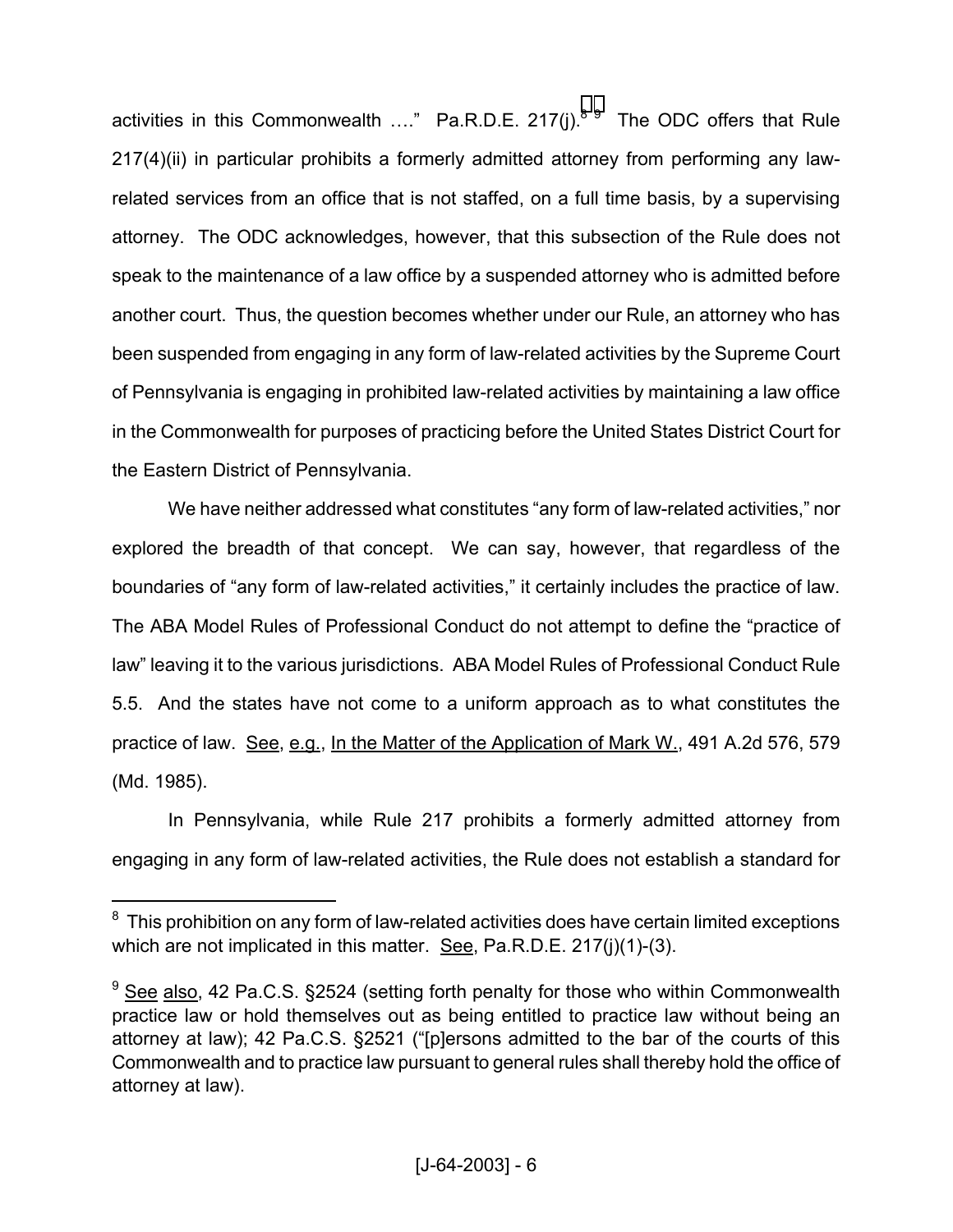what constitutes the practice of law. Pa.R.D.E. 217 Note. Likewise, our Court has not attempted to provide a comprehensive statement of what activities comprise the practice of law, nor have we believed it wise or necessary to engage in the task of defining what the practice of law means for all purposes. Shortz et al. v. Farrell, 193 A. 20, 21 (Pa. 1937)(attempt to formulate a precise definition of the practice of law would be more likely to invite criticism than to achieve clarity). Thus, as a general proposition, we have explained what specific activities constitute the practice of law on a case-by-case basis.

Our Court has, however, as early as 1937 outlined three broad categories of activities that constitute the practice of law: (1) the instruction and advising of clients in regard to the law so that they may pursue their affairs and be informed as to their rights and obligations; (2) the preparation of documents for clients requiring familiarity with legal principles beyond the ken of ordinary laypersons; and (3) the appearance on behalf of clients before public tribunals in order that the attorney may assist the deciding official in the proper interpretation and enforcement of the law. Id. More recently, our Court expressed that the practice of law is implicated by the holding out of oneself to the public as competent to exercise legal judgment and the implication that he or she has the technical competence to analyze legal problems and the requisite character qualifications to act in a representative capacity. See Dauphin County Bar Association v. Mazzacaro, 351 A.2d 229, 232-233 (Pa. 1976)(considering whether licensed casualty adjuster's representation of third parties constituted the unauthorized practice of law).

We find the aspect of the practice of law that includes the instruction and advising of persons with respect to the law so that they are cognizant of their rights and responsibilities and the related holding oneself out to the public as competent to exercise legal judgment to be particularly relevant to the circumstances in this case. "The core element of practicing law is the giving of advice to a client and placing of oneself in the very sensitive relationship wherein the confidence of the client, and the management of his affairs, is left totally in the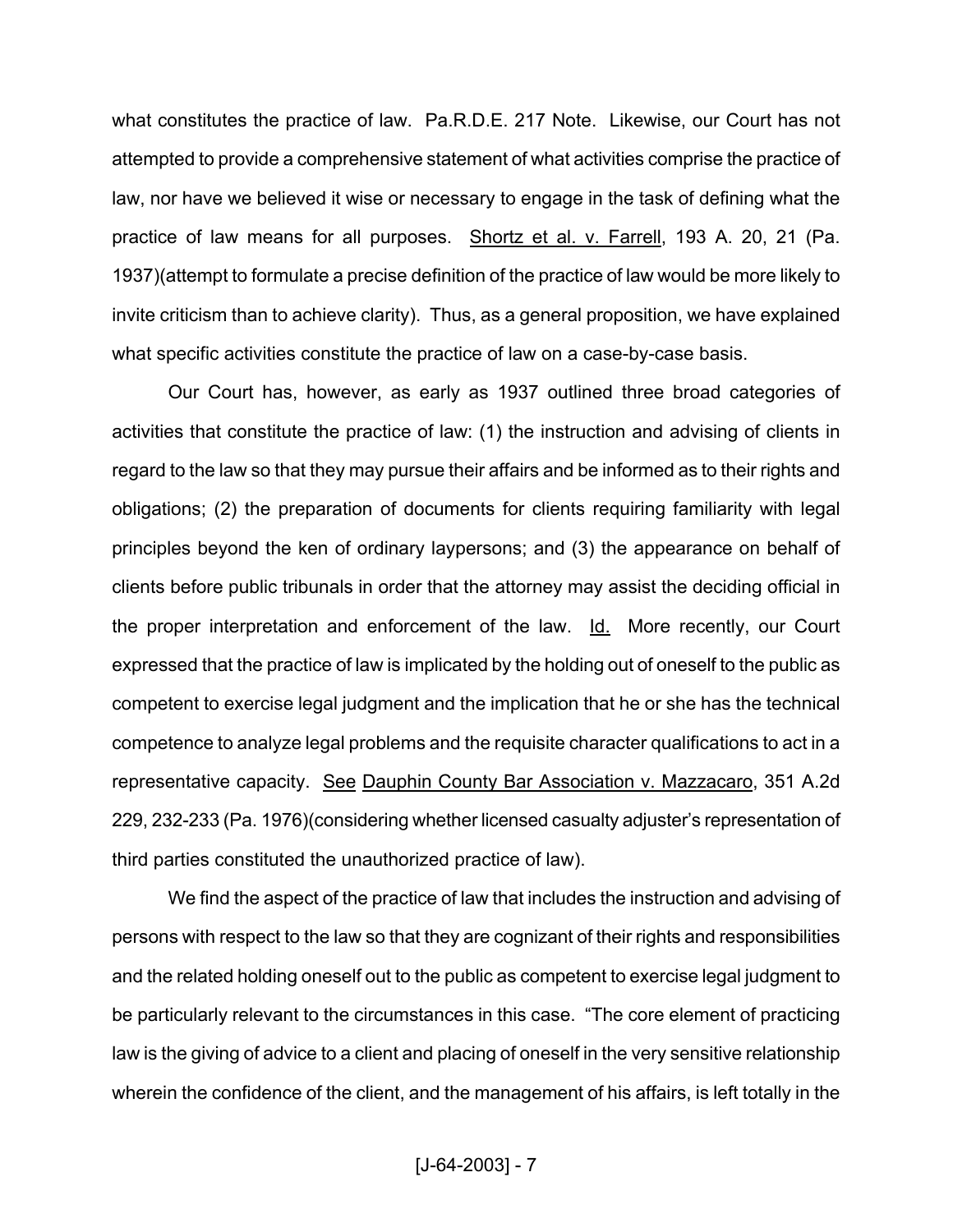hands of the attorney." In the Matter of Perrello, 386 N.E.2d 174, 179 (Ind. 1979). "The undertaking to minister to the legal problems of another creates the attorney-client relationship without regard to whether the services are actually performed by the one so undertaking the responsibility or are delegated or subcontracted to another." Id. Similarly, when a person represents to the public that he has the competence to analyze legal problems and the required qualifications to represent clients, and that person is not adequately trained or regulated, the dangers to the public are manifest. Dauphin County Bar Association, 351 A.2d at 232.

As noted above, the practice of law is implicated by holding out of oneself to the public as competent to exercise legal judgment and holding out of oneself to the public as being competent in the law. Likewise, advising clients on their legal rights and responsibilities comprises the practice of law. Through the maintenance of a law office within the borders of our Commonwealth, Mr. Marcone, a suspended attorney, holds himself out to the citizens of our Commonwealth as one competent to exercise legal judgment and competent in the law. Similarly, through the maintenance of a law office, Mr. Marcone counsels clients as to their legal rights and obligations. Thus, we conclude that by Mr. Marcone's maintenance of a law office, from which he holds himself out to the public and advises clients as to their legal rights, he has engaged in the practice of law in this Commonwealth.

That Mr. Marcone's maintenance of a law office is limited solely to his practice before the United States District Court for the Eastern District of Pennsylvania does not alter our conclusion.

First, neither our Rules nor our case law have limited the concept of practicing law to Pennsylvania law. Indeed, our Rule speaks in expansive terms. As noted above, "a formerly admitted attorney *may not engage in any form of law-related activities in this Commonwealth* …." Pa.R.D.E. 217(j)(emphasis supplied). Likewise, our case law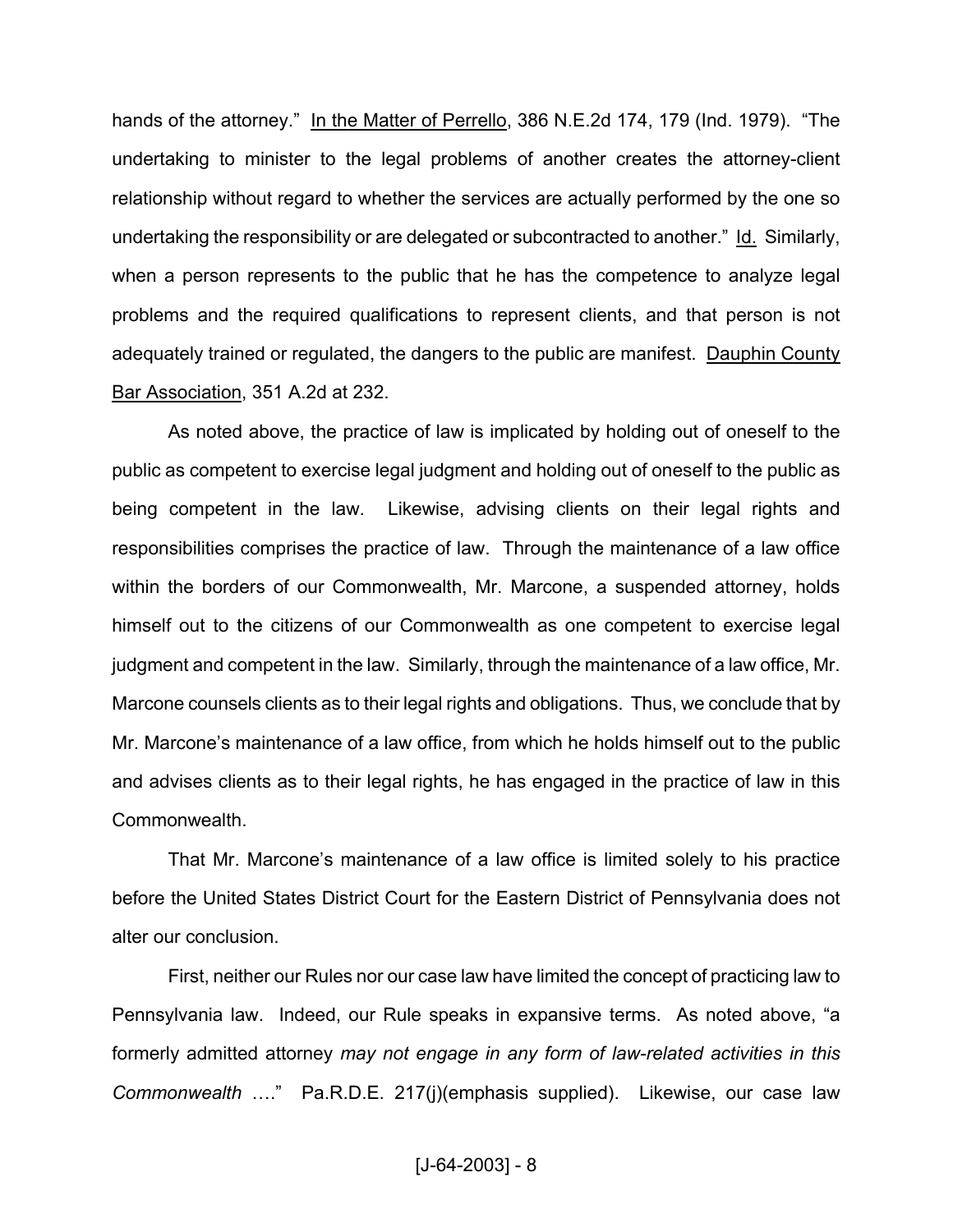suggests no such demarcation. See Dauphin County Bar Association, 351 A.2d at 232; Shortz, 193 A. at 21.

Additionally, current legal practice consists of a complex and interconnected web of legal knowledge, concerns, strategies, and consequences. More specifically, holding oneself out to the public as engaging in a general federal practice and advising clients as part of a federal practice today necessarily implicates counseling clients on state law issues. State law concerns are the foundation of federal diversity actions. Even federal law matters are in many instances "only a federal overlay to applicable state law." In re Peterson, 163 B.R. 665, 673 (Bankr. D. Conn. 1994)("[s]tate law issues are inevitably and inextricably intertwined with bankruptcy law issues"); In re Lite Ray Realty Corp., 257 B.R. 150, 155 (Bankr. S.D.N.Y. 2001); see also, Kennedy v. Bar Association of Montgomery County, 561 A.2d 200, 210-11 (Md. 1989); Samuel Brakel and Wallace Loh, *Regulating the Multistate Practice of Law*, 50 Wash. L. Rev. 699, 736 (1975)(advocating federal admission procedures to increase their consideration of state standards and requirements due to applicability of state laws and procedures in federal courts). Thus, to suggest that because maintenance of an office is limited to federal practice, it does not constitute the practice of law within the borders of a state, is to ignore the realities of current legal practice.<sup>[10](#page-8-0)</sup>

Finally, considerations of public policy undergird our determination. As noted above, this Court's core obligation in regulating attorney conduct is to protect the citizens of our

<u>.</u>

<span id="page-8-0"></span> $10$  Mr. Marcone is correct when he suggests that the world today is a far cry from that of Chippy Patterson's when an attorney could practice law without an office. See, Arthur H. Lewis, The Worlds of Chippy Patterson, (Harcourt, Brace and Company, New York 1960)(describing the life of Chippy Patterson who although born into the world of Philadelphia's privileged and wealthy, rejected his comfortable beginnings to practice law in Philadelphia City Hall where he represented criminal defendants, keeping important legal documents in his hat). Yet, the realities of today's complex legal practice also refute Mr. Marcone's suggestion that the maintenance of a law office dedicated to a federal practice can be viewed in a vacuum.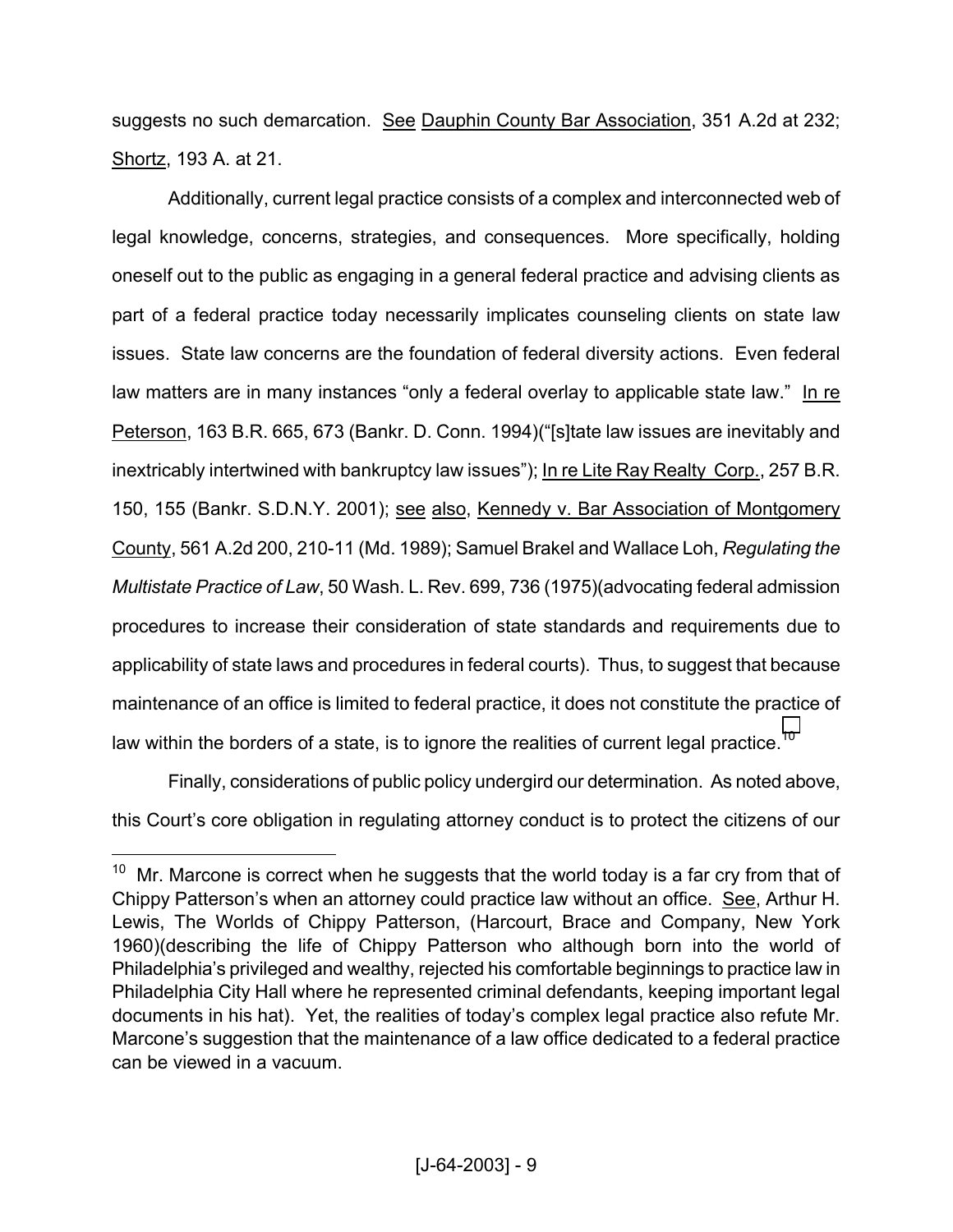Commonwealth, to secure the public's interest in competent legal representation, and to ensure the integrity of our legal system. The embarkation of advising a client in legal matters includes decision making regarding the status of potential claims and deciding which claims to pursue. This last aspect of counseling clients is especially relevant, as a suspended attorney maintaining a law office dedicated "exclusively" to the practice of federal matters could cant advice artificially in the direction of the attorney's "limited" practice. Charles W. Wolfram, *Sneaking Around in the Legal Profession: Interjurisdictional Unauthorized Practice By Transactional Lawyers*, 36 S. Tex. L. Rev. 665, 698 (1995). Thus, pragmatically speaking, to permit within our Commonwealth's borders without regulation the maintenance of a law office by a suspended attorney, dedicated to an "exclusive" federal practice, in which such counseling could take place, would be to leave our citizens vulnerable to misguidance and exploitation. Related thereto, limiting the concept of the practice of law to Pennsylvania law, exclusive from federal matters, would be virtually impossible to apply and enforce, Kennedy, 561 A.2d at 208, and would defeat our mandate of protecting the public from incompetent or unethical practitioners. Indeed, the operation of a law office by a suspended attorney could be used as a "shield behind which to conduct an unlimited-in-fact law practice." Wolfram, *Sneaking Around in the Legal Profession: Interjurisdictional Unauthorized Practice By Transactional Lawyers*, 36 S. Tex. L. Rev. at 698. See also, In re Lite Ray Realty Corp., 257 B.R. at 155 (any attorney proposing to limit his practice to federal law creates a distinction that is unrealistic and impossible to enforce).

In sum, by our order of July 6, 1995, Mr. Marcone was suspended from engaging in any form of law-related activities in this Commonwealth, which includes the practice of law. Pa.R.D.E. 217. Through the maintenance of a law office, Mr. Marcone, although suspended, holds himself out to the citizens of our Commonwealth as one competent to exercise legal judgment and as one competent in the law, and counsels clients as to their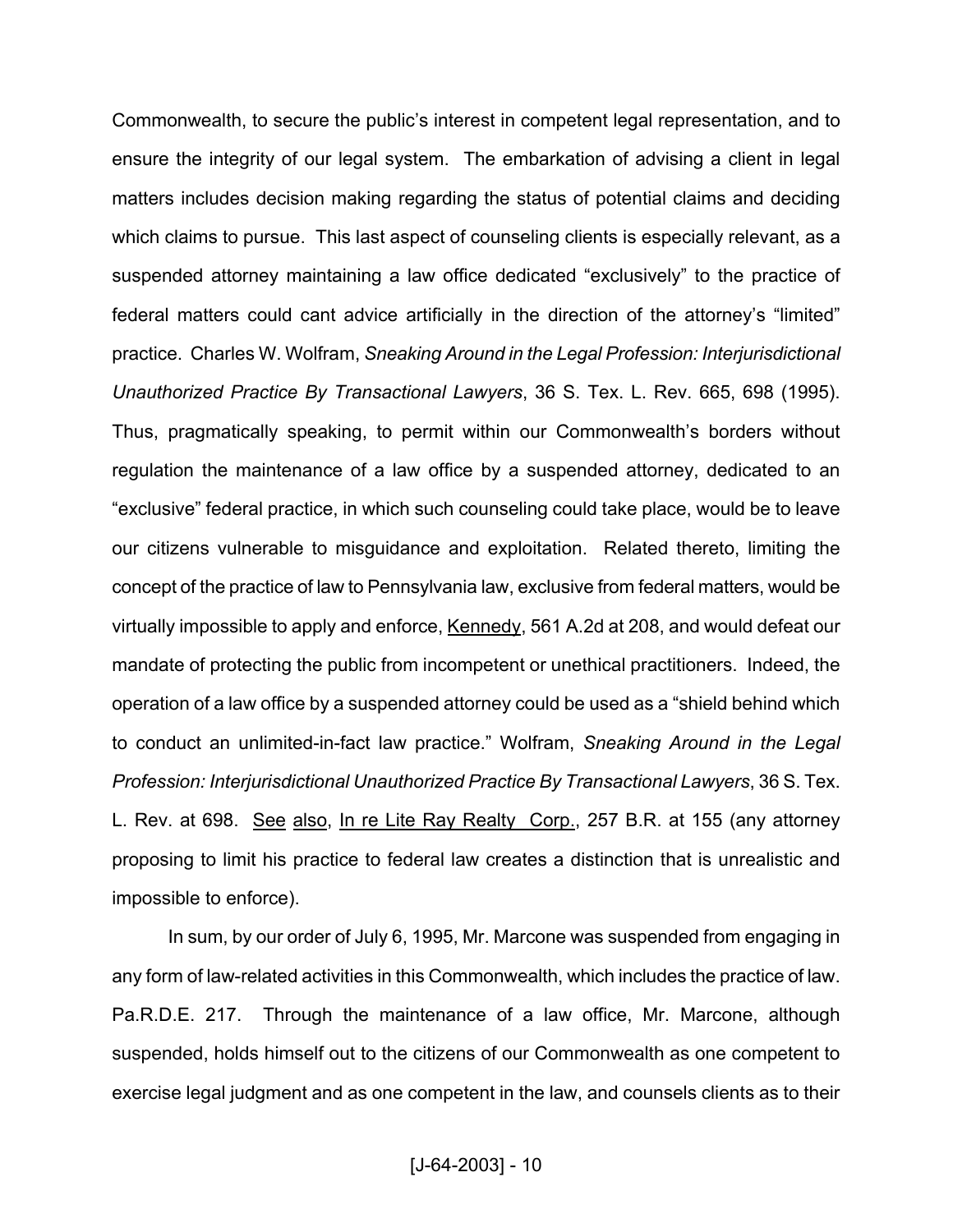legal rights and obligations, even though for purposes of practicing before the United States District Court for the Eastern District of Pennsylvania. We find that by his maintenance of such a law office, Mr. Marcone has engaged in the practice of law. This is in violation of our Rule 217, and thus, our order of July 6, 1995 prohibiting him from engaging in, *inter alia*, the practice of law. Therefore, we conclude that Mr. Marcone is in contempt of our prior order.<sup>[11](#page-10-0)</sup>

Our determination regarding the scope of Rule 217 and our conclusion that a suspended attorney maintaining a law office in our Commonwealth for purposes of practicing before a federal court is engaging in the practice of law are buttressed by similar decisions from our sister states. The few courts that have addressed issues akin to the one *sub judice* have been consistently and notably hostile to the notion of an attorney who is not a member of the state bar maintaining a law office for purposes of a federal practice. These courts have concluded that maintaining such an office constitutes the unauthorized practice of law for purposes of state law. See, e.g., In the Matter of Perrello, 386 N.E.2d at 179 (attorney suspended from practice of law in Indiana engaged in unauthorized practice of law when maintaining law office for purposes of federal practice); Attorney Grievance Commission of Maryland v. Harris-Smith, 737 A.2d 567 (Md. 1999)(attorney maintaining an office and advising clients for practice of federal and non-Maryland law constituted the unauthorized practice of law); Kennedy v. Bar Association of Montgomery County, 561 A.2d 200 (Md. 1989)(same). See also, Spanos v. Skouras Theatres Corp., 364 F.2d 161, 171 (2d. Cir. 1966)(not sanctioning practice whereby attorney "not admitted to practice by a

<u>.</u>

<span id="page-10-0"></span> $11$  We emphasize that the issue before us today is a narrow one. We are in no fashion speaking to Mr. Marcone's ability to be admitted to the United States District Court for the Eastern District of Pennsylvania or to represent clients in that court. The sole issue before us is whether Mr. Marcone's maintenance of a law office within our Commonwealth constitutes contempt of our prior order suspending him from all law-related activities which include, *inter alia*, the practice of law in our Commonwealth. We find that it does.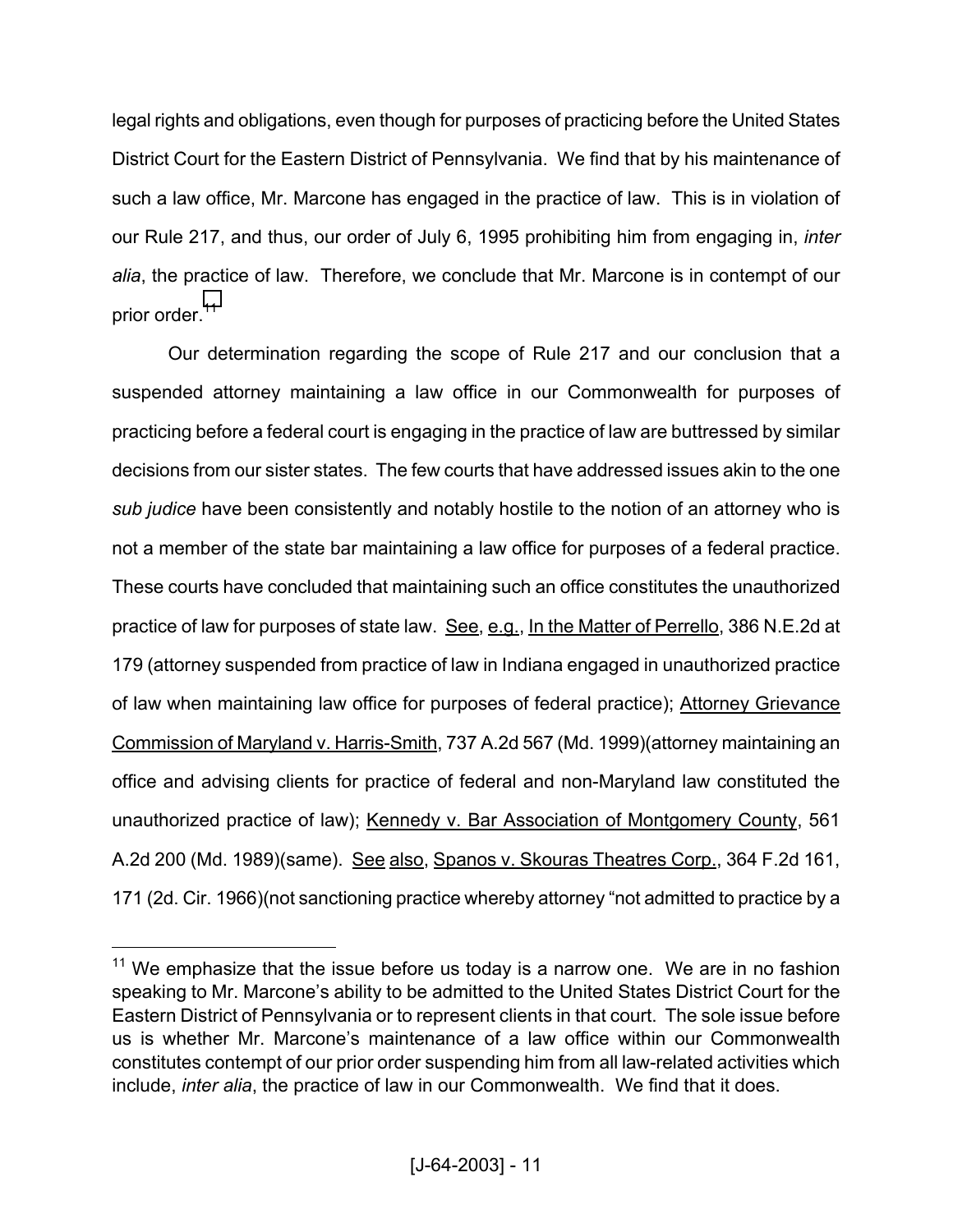state maintains office there and holds himself out to give advice to all comers on federal matters"); In re Lite Ray Realty Corp., 257 B.R. at 156 (federal court admission does not permit attorney to open a local office and practice generally, even if practice limited to bankruptcy); In re Peterson, 163 B.R. at 673 (attorney admitted in federal court in Connecticut could not maintain his sole office in that state and hold himself out to residents of Connecticut as a practitioner in bankruptcy law); In re Roel, 144 N.E.2d 24 (N.Y. 1957)(maintaining law office and giving advice solely on Mexican law enjoined as unauthorized practice of law in New York). Accord, Wolfram, *Sneaking Around in the Legal Profession: Interjurisdictional Unauthorized Practice By Transactional Lawyers*, 36 S. Tex. L. Rev. at 698.

Mr. Marcone, however, raises a number of arguments as to why we should not find him in contempt of our prior order. We find none of these contentions to be meritorious.

First, Mr. Marcone cites to 28 U.S.C. §2071(a)(the Supreme Court and all courts established by act of Congress may prescribe rules for the conduct of their business) and 28 U.S.C. §1654 ("In all courts of the United States, the parties may plead and conduct their own cases personally or by counsel as, by the rules of such court, respectively, are permitted to manage and conduct causes therein") and argues that these federal statutes indicate the authority of the federal court to regulate lawyers admitted to federal practice. Furthermore, Mr. Marcone offers Local Civil Rule 83.6, VII (i) of the United States District Court for the Eastern District regarding admission, which states:

> Any attorney who is reinstated may practice before this court notwithstanding the refusal or failure of any state court to reinstate said attorney to practice. However, reinstatement to practice before this court does not authorize an attorney to practice in any other jurisdiction, and no attorney shall hold out himself or herself as authorized to practice law in any jurisdiction in which the attorney is not admitted.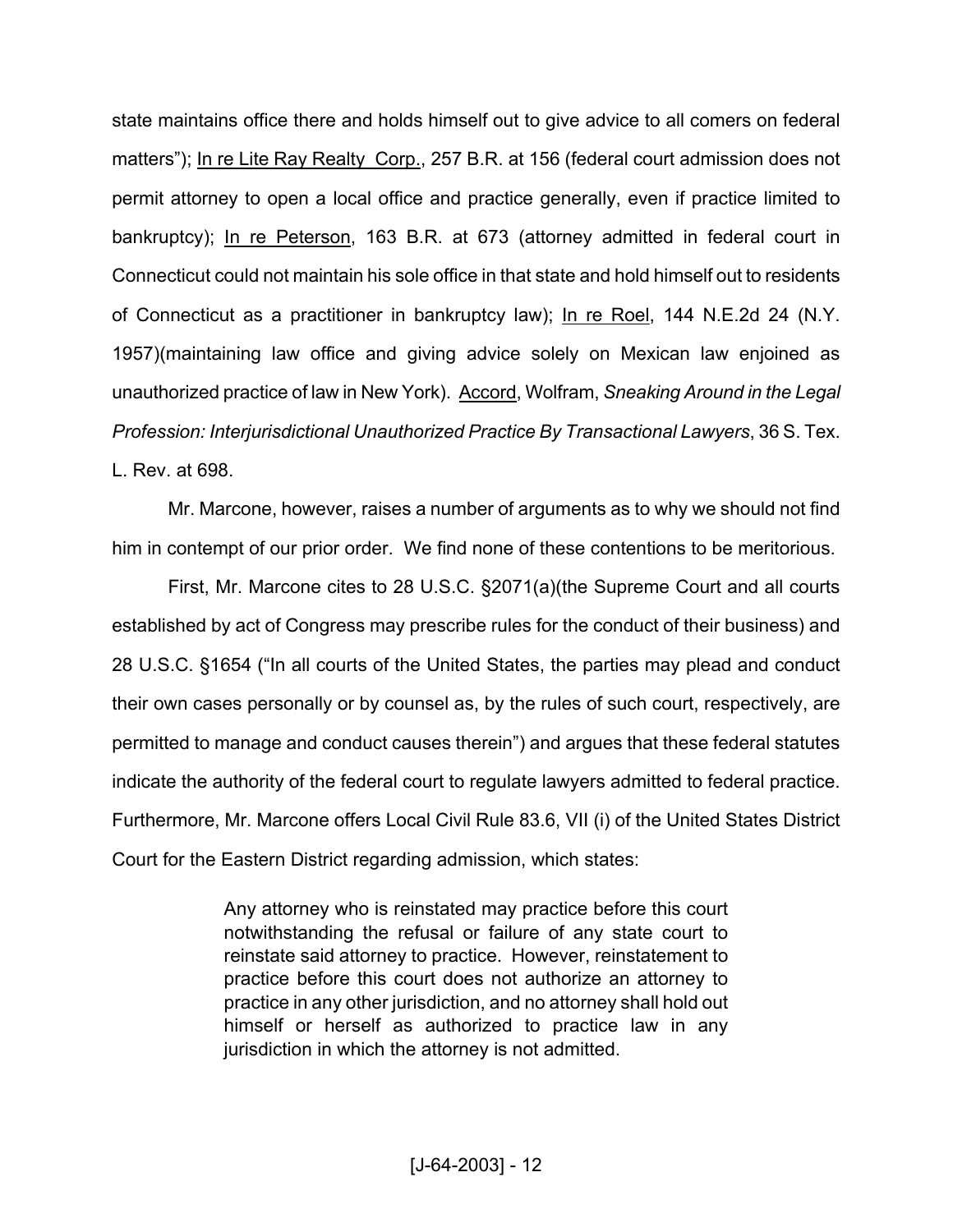According to Mr. Marcone, under these statutes and local rule, he has the right to practice before the federal district court regardless of his status as an attorney in Pennsylvania. Mr. Marcone asserts that relevant federal statutes and rules establish that the regulation of federal practice is within the authority of the federal courts and the right to practice "logically" includes the maintenance of a law office for that practice.<sup>[12](#page-12-0)</sup> Thus, there exists no authority on the part of our Court to prohibit his maintenance of a law office dedicated to a federal practice. He also makes a seemingly separate argument that to find

 $\overline{a}$ 

 Mr. Marcone also offers as "[o]f interest" the United States Supreme Court's decision in Sperry v. Florida, 373 U.S. 379 (1963). Sperry dealt with a lay person who represented patent applicants before the United States Patent Office. The United States Supreme Court held that the state of Florida could not prohibit this layperson from representing individuals with respect to patent applications. The Court's decision was based upon a federal statute which specifically permits the Commissioner of Patents to authorize practice before the Patent Office by non-lawyers. Unlike the situation at bar, Sperry dealt with the ability of a layperson, expressly authorized by federal statute, to work in a specialized area of federal law - patent law, before an agency, the Patent and Trademark Office, which had a long tradition of regulating practitioners before it. Sperry, 373 U.S. at 387-90. Thus, it is clearly distinguishable from the circumstances in this case regulating a suspended attorney's maintenance of a law office and does not compel a result different from the one we reach today.

<span id="page-12-0"></span> $12$  Mr. Marcone relies upon Desilets v. Delta Home Improvement, Inc., 291 F.3d 925 ( $6<sup>th</sup>$ Cir. 2002) in support of his conclusion that it is solely for the federal courts to regulate the lawyers admitted to federal practice. Mr. Marcone's reliance on Desilets is misplaced for a number of reasons. First, that decision dealt with whether an individual was an "attorney" for purposes of the bankruptcy code with respect to practice in a Michigan federal bankruptcy court and did not deal with the maintenance of a law office in a state by a suspended attorney. The **Desilets** court concluded that federal standards control admission to the federal bar. Nothing herein is contrary to this principle. Second, that decision did not deal with an attorney that was suspended from the practice of law in the state in which he wished to practice. Indeed, the attorney at issue was admitted to the bar of the state of Texas. Finally, to the extent that Desilets can be read to be contrary to our decision today, we are not bound by the decisions of lower federal courts. As noted above, we find that the discussions of the practice of law contained in In re Peterson, 163 B.R. at 673 and In re Lite Ray Realty Corp., 257 B.R. at 155, more accurately reflect the realities of the practice of law and bankruptcy law in particular.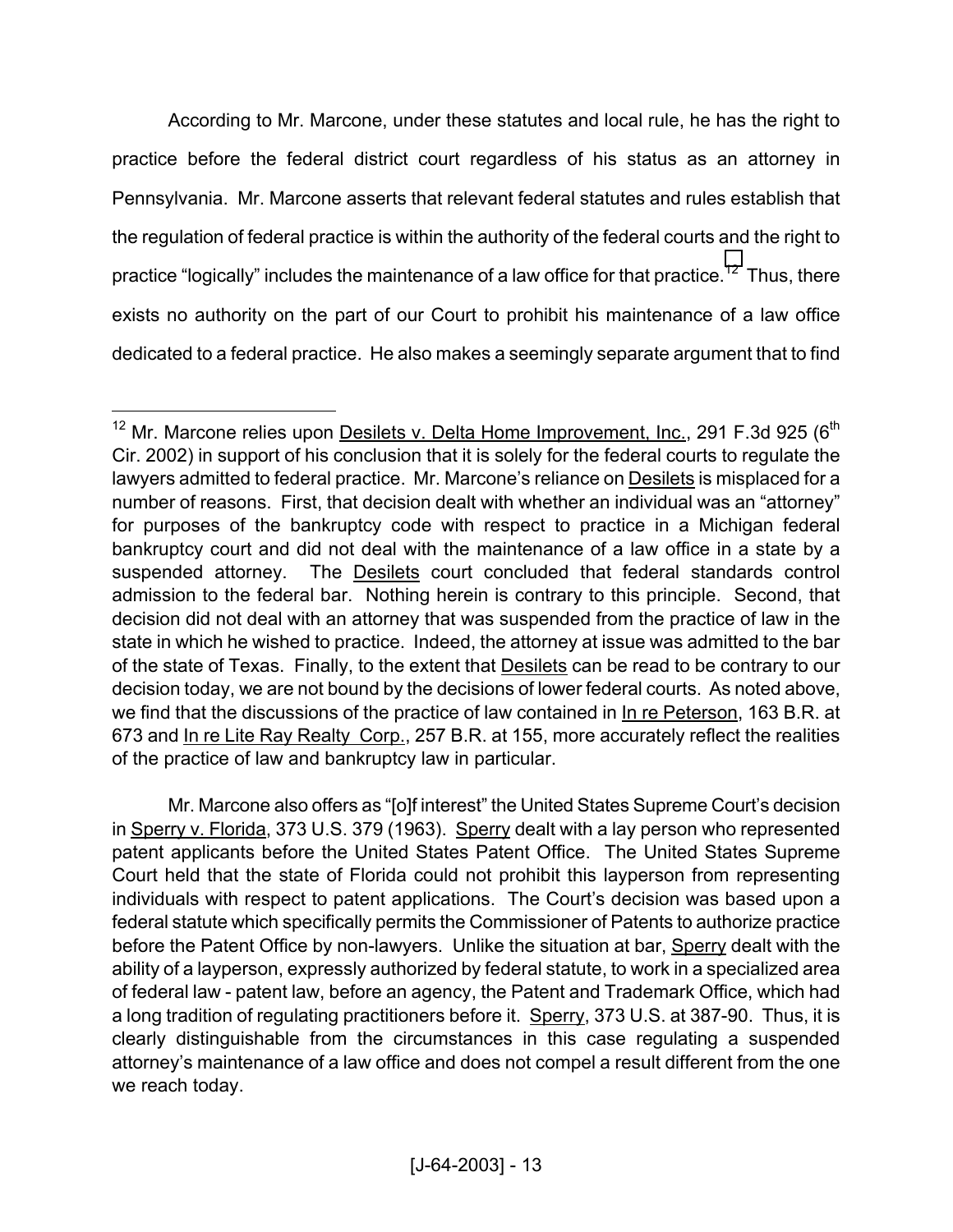him in contempt would violate the Supremacy Clause of the United States Constitution. As both of these arguments are related and, although not stated as such, sound in preemption, we will construe these arguments as a single assertion that it is solely for the federal courts to regulate the practice of law of its members to the exclusion of our Court.

The Supremacy Clause of the United States Constitution prohibits states from enacting laws that are contrary to the laws of our federal government: "This Constitution and the Laws of the United States … shall be the supreme Law of the Land; and the Judges in every State shall be bound thereby, any Thing in the Constitution or Laws of any State to the Contrary notwithstanding." U.S. Const. art. VI, cl.2. It is through this clause that the United States Congress may preempt state law. In determining whether a state regulation is preempted by federal law, we start "with the assumption that the historic police powers of the States [are] not to be superseded by … Federal Act unless it [is] the clear and manifest purpose of Congress." Cipollone v. Liggett Group, 505 U.S. 504, 516 (1992)(citing Rice v. Santa Fe Elevator Corp., 331 U.S. 218, 230 (1947)). There are three ways in which a state law may be preempted. First, state law may be preempted where the United States Congress enacts a provision which expressly preempts the state enactment. Pacific Gas & Electric Co. v. State Energy Resources Conservation and Development Comm'n, 461 U.S. 190, 204 (1983). Likewise, preemption may be found where Congress has legislated in a field so comprehensively that it has implicitly expressed an intention to occupy the given field to the exclusion of state law. Schneidenwind v. ANR Pipeline Co., 485 U.S. 293, 299-300 (1988). Finally, a state enactment will be preempted where a state law conflicts with a federal law. Id. Such a conflict may be found in two instances, when it is impossible to comply with both federal and state law, Florida Lime & Avocado Growers, Inc. v. Paul, 373 U.S. 132, 142-43 (1963), or where the state law "stands as an obstacle to the accomplishment and execution of the full purposes and objectives of Congress." Hines v. Davidowitz, 312 U.S. 52, 67 (1961).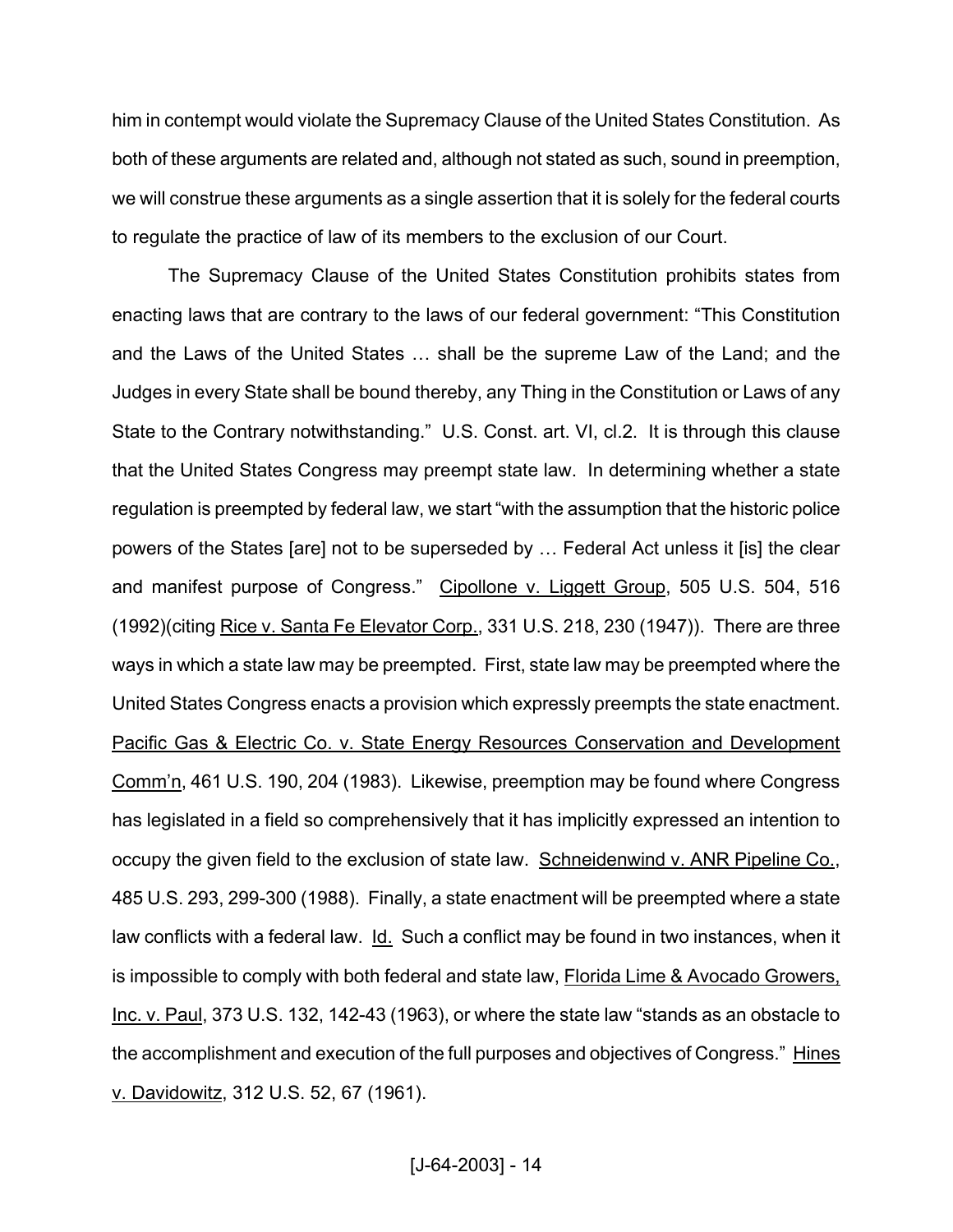First, Mr. Marcone fails to offer any statute or rule that expressly preempts our state regulation of the practice of law in general or of Mr. Marcone's maintenance of a law office within our borders in particular. Furthermore, the statutes and rule offered by Mr. Marcone fall far short of establishing that the federal enactments are so comprehensive that they demonstrate that Congress has intended to occupy regulation of the field to the exclusion of our state. Simply because federal statutes allow for the promulgation of rules, and permit one to conduct cases by counsel in federal courts, certainly does not evidence a Congressional intent to divest state courts of their authority to regulate the practice of law by suspended attorneys within their borders. Likewise, while under the local rules for the United States District Court for the Eastern District of Pennsylvania an attorney may be reinstated to "practice before this court notwithstanding the refusal of a state court to reinstate the attorney to practice," E.D.Pa.R.Civ.P. 83.6 VII (I), this does not evidence an intent to prohibit our Court from regulating the maintenance of a law office by a suspended attorney for the proffering of himself to the public or for client consultation and advice. In light of the historical licensing and regulation of attorneys by the states within their respective jurisdictions, Leis v. Flynt, 439 U.S. 438 (1979), and the failure of Mr. Marcone to offer a federal statute or rule that even minimally suggests an intention by Congress to limit the breadth of our Rules in this regard, we simply cannot find support for the proposition that Congress has expressed the sweeping intention of occupying the field to the exclusion of the states.

Finally, we find no conflict between the federal statutes and rules and our state rules. While an attorney's admission to federal court may permit him to represent clients in federal court, it is not impossible or even inconsistent in the least for Marcone to comply with our Court's authority to regulate a suspended attorney's maintenance of a law office within our borders from which he holds himself out to the public and consults with clients, even if "limited" to a federal practice. In re Lite Ray Realty Corp., 257 B.R. at 156 (federal court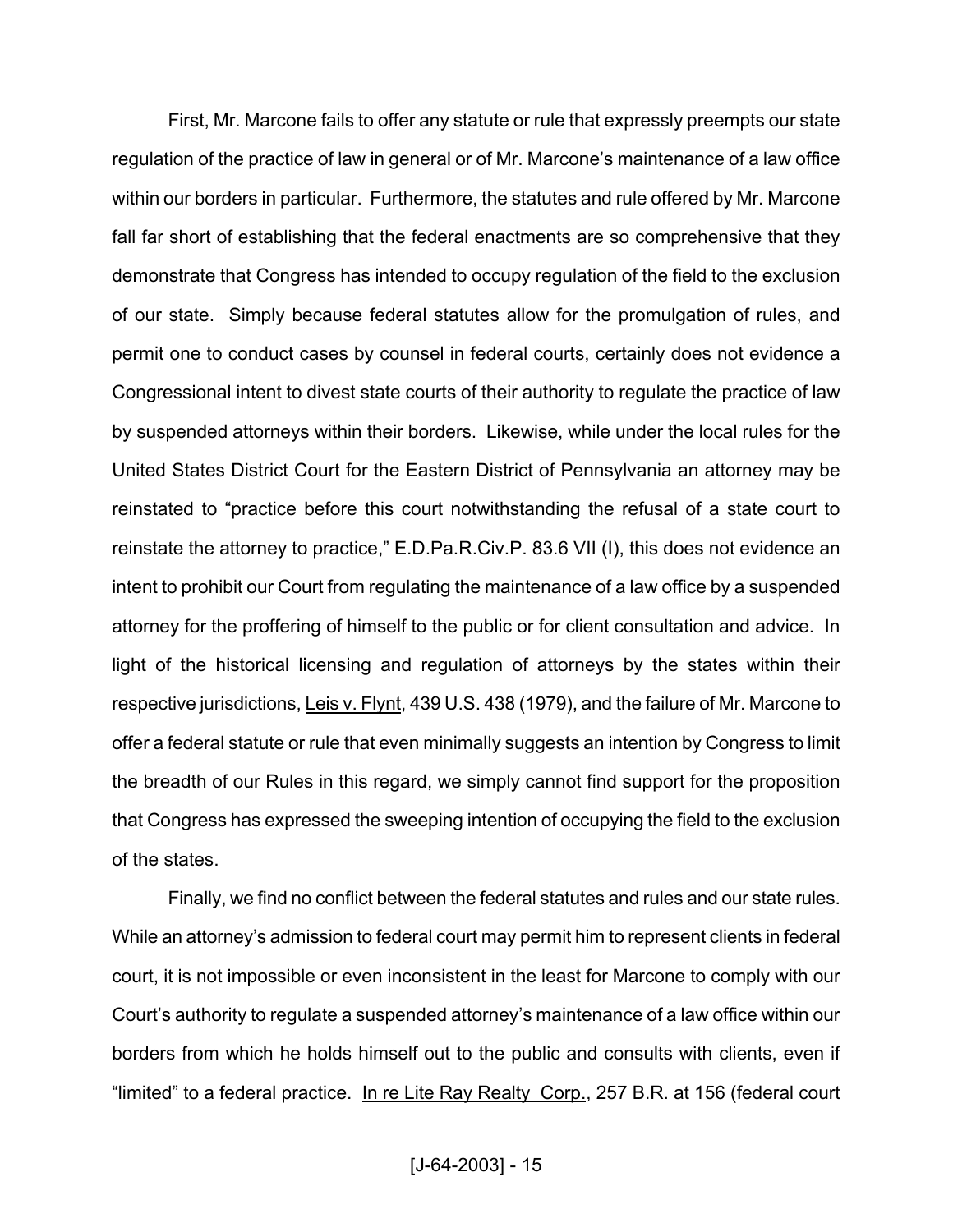admission does not permit attorney to open a local office and practice generally, even if practice limited to bankruptcy); In re Peterson, 163 B.R. at 675 (attorney admitted in federal court in Connecticut could not maintain his sole office in that state and hold himself out to residents of Connecticut as a practitioner in bankruptcy law); see also, In the Matter of Perrello, 386 N.E.2d 174 at 179; Attorney Grievance Commission of Maryland v. Harris-Smith, supra.

For these same reasons, we cannot say that our regulation of the maintenance of a law office significantly frustrates the accomplishment of the purposes of Congress. While regulation of the maintenance a law office through which one holds himself out to the public and counsels clients may place some burden on one who has been suspended from the practice of law in a particular state but who is nevertheless admitted before a federal court, our regulation of those who maintain a law office within our borders simply does not, without more, result in conflict pre-emption. Accord, Northwest Central Pipeline Corp. v. State Corporation Commission of Kansas, 489 U.S. 493 (1989)(some burden on federal regulatory goals does not constitute conflict pre-emption). Indeed, we find that in these circumstances, the regulation of a suspended attorney's law office where he holds himself out to the public and counsels clients is an area in which the applicable federal statutes and rules and this Court's Rules coexist. Based upon the above, we conclude that our regulation of Mr. Marcone's maintenance of a law office within our Commonwealth is not preempted by federal statute or local rule, and thus, does not run afoul of the Supremacy Clause of the United States Constitution.

Mr. Marcone also raises two additional bases, grounded in the United States Constitution, which he asserts precludes our finding him in contempt. In a somewhat confusing argument, Mr. Marcone offers that finding him in contempt for maintaining a law office would burden interstate commerce and constitute economic protectionism in violation of the Commerce Clause of the United States Constitution. Specifically, he contends that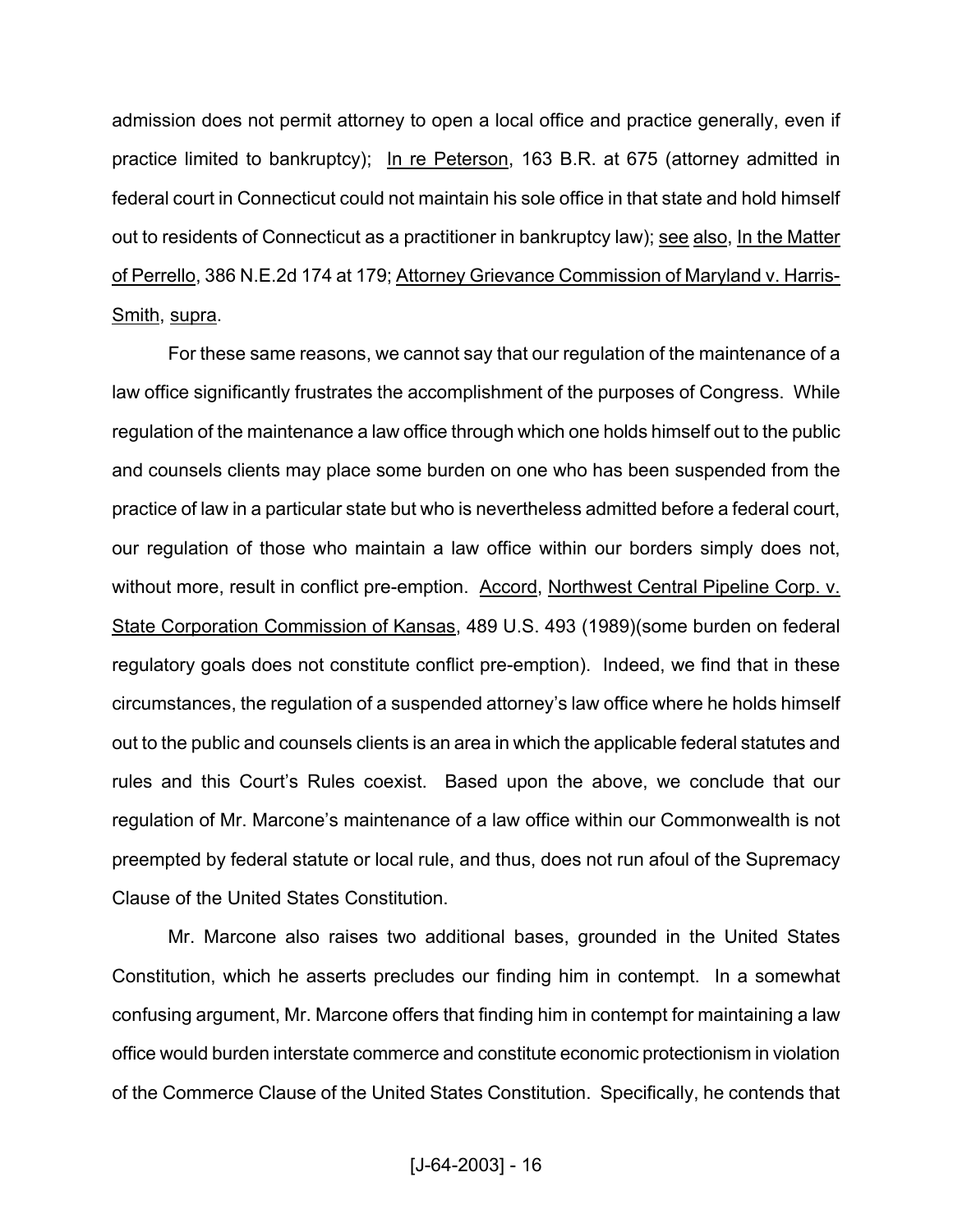prohibiting him from maintaining an office limited to practice within the federal system would amount to economic protectionism and have an impact on interstate commerce "since there is no local benefit for the state prohibition since the federal court is regulating Mr. Marcone's conduct." Respondent's Brief at p. 27.

The United States Constitution provides that "Congress shall have Power … to regulate Commerce … among the several States." U.S. Const. art. I, §8. While the Commerce Clause expressly speaks only to the ability of Congress to regulate interstate commerce, it has been interpreted to contain "an implied limitation on the power of the States to interfere with or impose burdens on interstate commerce." Western & Southern Life Ins. Co. v. State Bd. of Equalization of California, 451 U.S. 648, 652 (1981). This limitation has been sometimes coined the "negative" or "dormant" Commerce Clause. Although Mr. Marcone does not couch it as such, it is that aspect of the Commerce Clause that is implicated in this case. The dormant Commerce Clause "prohibits economic protectionism -- that is, regulatory measures designed to benefit in-state economic interests by burdening out-of-state competitors." New Energy Co. of Indiana v. Limbach, 486 U.S. 269, 273 (1988).

We find that no such benefit or burdens are implicated in this matter. First, it is Mr. Marcone as a suspended in-state Pennsylvania attorney that has the in-state interest. He does not explain how his in-state economic interests are benefited by burdening out-ofstate competitors. As a suspended in-state attorney, we cannot perceive in these circumstances how his interests are benefited to the detriment of out-of-state competitors. Thus, as Mr. Marcone has not established that there exists a burden on interstate commerce that favors in-state interests, Mr. Marcone's assertion of a Commerce Clause violation fails. Accord, Tolchin v. Supreme Court of the State of New Jersey, 111 F.3d 1099 (3<sup>rd</sup> Cir. 1997)(finding New Jersey's bona fide office requirement does not discriminate against out-of-state attorneys).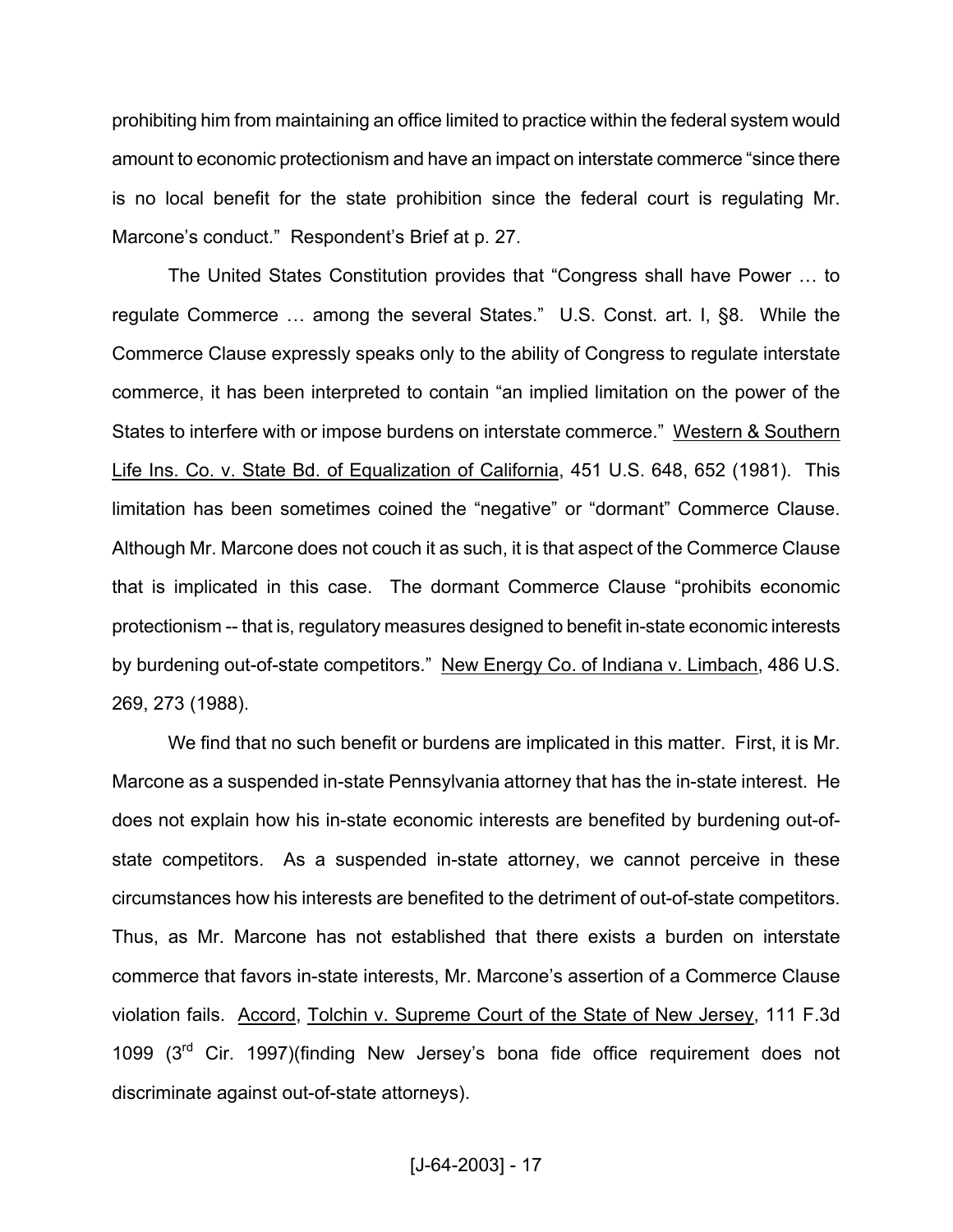Mr. Marcone's final constitutional argument is based upon the First Amendment to the United States Constitution. Mr. Marcone offers without analysis that "the prohibition of having an office could directly affect the right of association that is inherent in the First Amendment analysis." Respondent's Brief at p. 29. Mr. Marcone, however, does not claim that our determination seeks to suppress speech or associational rights that the Commonwealth finds distasteful or to quash his political views, see NAACP v. Button, 371 U.S. 415 (1963), or to prohibit mutual assistance in asserting legal rights. See United Transportation Union v. Michigan Bar, 401 U.S. 576 (1971). Rather, enforcement of our July 1995 order, which would include the prohibition from maintaining a law office whereby one holds himself out to the public as competent in the law and counsels clients as to their legal rights and obligations while suspended from the practice of law, may impact Mr. Marcone's procurement of remunerative employment, a matter which is only marginally affected with First Amendment concerns. See Ohralik v. Ohio State Bar Assn., 436 U.S. 447 (1978); NAACP, 371 U.S. at 439-443.

The First Amendment to the United States Constitution states in relevant part, "Congress shall make no law … abridging the freedom of speech, … or the right of the people peaceably to assemble …." U.S. Const. amend. I. It is well settled, however, that the government may limit the exercise of a citizen's First Amendment rights where government regulations are aimed to address legitimate concerns and not designed to control or limit the content of First Amendment freedoms. See Konigsberg v. State Bar of California, 366 U.S. 36, 50-51 (1961)(withholding of bar membership constitutional where applicant refused to answer questions regarding membership in Communist Party thus thwarting investigation into his "qualifications."); see also, Roberts v. United States Jaycees, 468 U.S. 609, 623 (1984)(right to associate for expressive purposes).

With respect to restrictions on speech, a governmental regulation will be upheld, as a general proposition, if four criteria are met: (1) the regulation is within the constitutional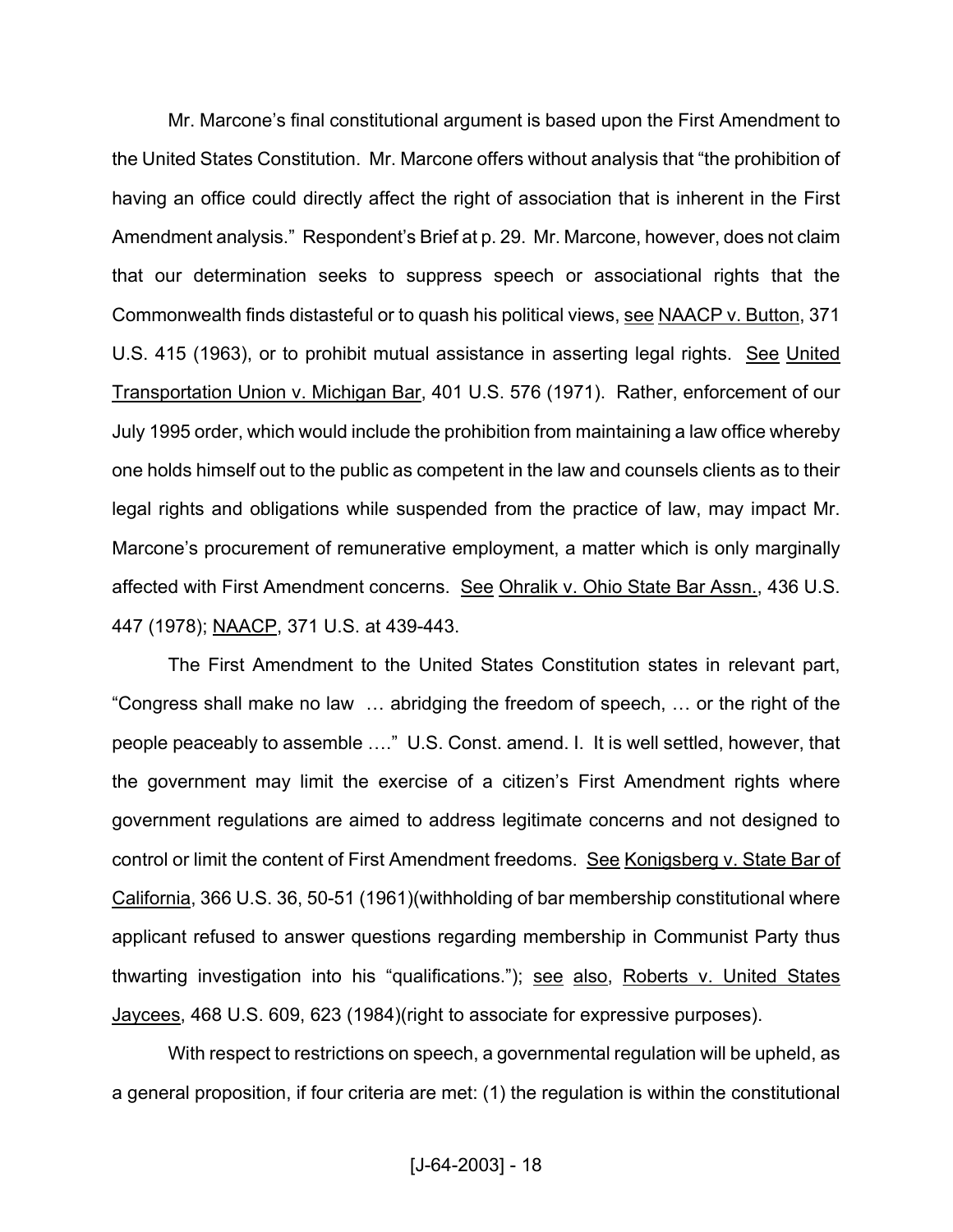power of the state; (2) it furthers an important or substantial governmental interest; (3) the governmental interest is unrelated to the suppression of free speech; and (4) the incidental restriction on alleged first amendment freedoms is no greater than essential to the furtherance of that interest. United States v. Albertini, 472 U.S. 675, 687 (1985); United States v. O'Brien, 391 U.S. 367, 376 (1968). Similarly, the First Amendment right to associate is not absolute and infringements on that right may be justified by regulations adopted to serve a compelling state interest, unrelated to the suppression of ideas, that cannot be achieved through means significantly less restrictive of associational freedoms. See Roberts, 468 U.S. at 623 (1984).

Thus, even assuming, arguendo, that Mr. Marcone has demonstrated that a First Amendment right is implicated in his maintaining a law office while under suspension, our regulation of Mr. Marcone's maintenance of a law office does not run afoul of the First Amendment. First, as noted above, a state's constitutional power to regulate the practice of law is well established. Konigsberg. Second, our Court has not only an important and substantial interest, but a compelling interest, in regulating the practice of law within our borders: protecting our citizens from those unfit to practice law. See Keller; Grigsby; see also, Goldfarb v. Virginia State Bar, 421 U.S. 773, 792 (1975)(recognizing that states have a compelling interest in the practice of professions within their boundaries). Here, the prohibition of maintaining a law office is legitimate and justified to prevent those who are suspended from the practice of law from holding themselves out to the public as competent to exercise legal judgment and as being competent in the law, and from counseling and advising clients on their legal rights and responsibilities through the maintenance of a law office within our Commonwealth. Third, such prohibition is clearly not designed to limit the content of any First Amendment freedoms. It is not targeted at ideas but is aimed at preventing harm to our citizens. Accord, Konigsberg, 366 U.S. at 49-51. Finally, we find that this restriction is no greater than absolutely necessary to further the significant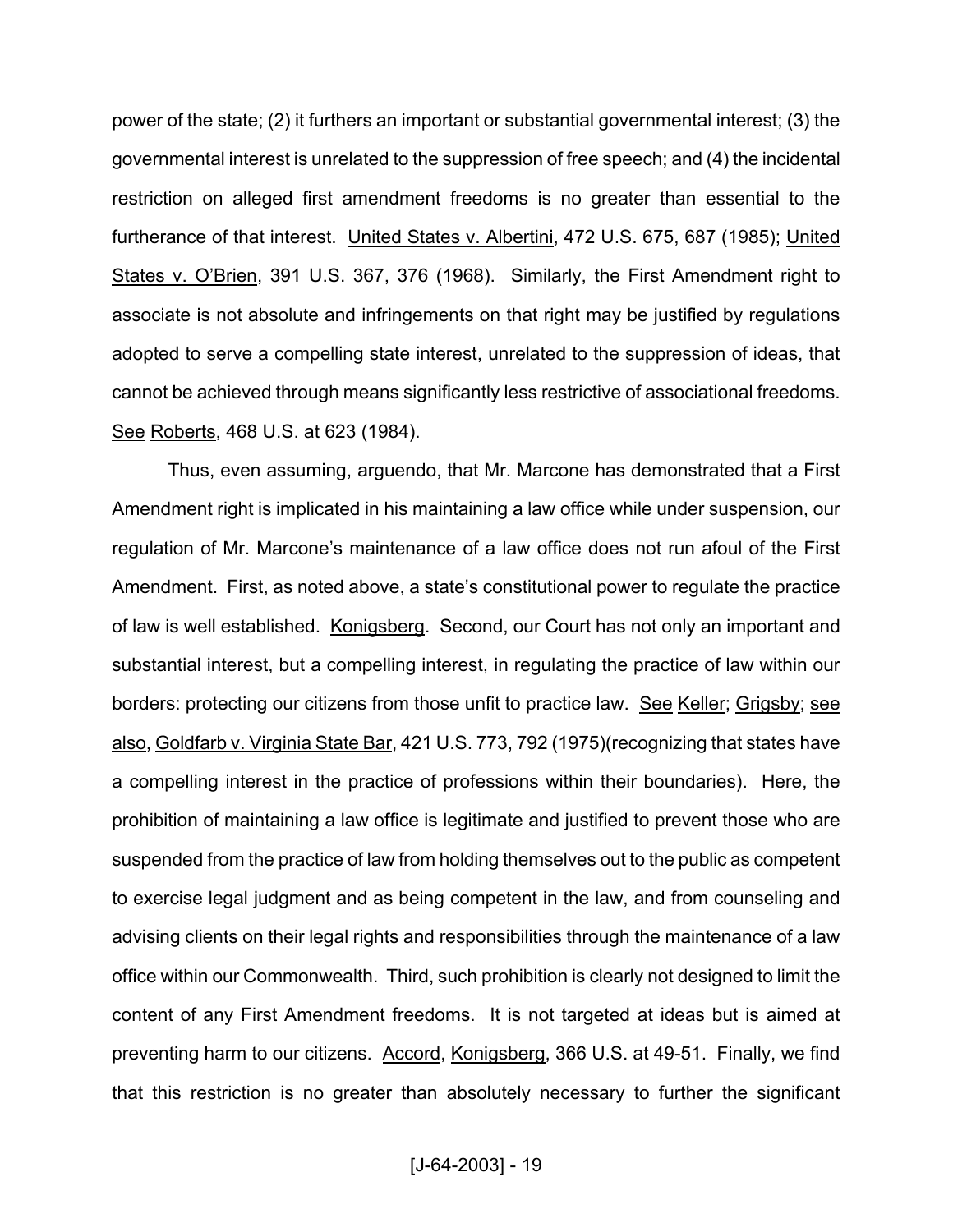governmental interest in protecting the public and the profession. As noted above, we are not by our decision today dictating whom the federal courts may admit to practice or who may practice in federal court. We conclude that our determinations that the maintenance of a law office in which one holds himself out to the pubic as competent in the law and counsels clients with respect to their legal rights and obligations constitutes the practice of law and that Mr. Marcone, by maintaining such a law office is in contempt of our July 1995 order do not violate any First Amendment right of free speech or free association.<sup>[13](#page-19-0)</sup>

In conclusion, we hold that by maintaining a law office in the Commonwealth, by which he holds himself out to the citizens of our Commonwealth as one competent to exercise legal judgment and as one competent in the law, and counsels clients as to their legal rights and obligations, Mr. Marcone is in contempt of our order of July 6, 1995 suspending him from the practice of law.<sup>14</sup> Thus, we grant the ODC's Petition for Adjudication of Contempt and hereby order that Mr. Marcone:

(1) Shall fully comply with the provisions of Rule 217 of the Rules of Disciplinary Enforcement pertaining to suspended attorneys;

(2) Shall not maintain an office for the practice of law of any kind within the Commonwealth of Pennsylvania whereby he holds himself out to the citizens of our Commonwealth as one competent to exercise legal judgment and as one competent in the

 $\overline{a}$ 

<span id="page-19-0"></span> $13$  Mr. Marcone also suggests that finding him in contempt "would appear to implicate" due process and equal protection concerns, but he fails to offer any meaningful analysis or argument in support of these assertions, thus, we reject such claims.

<span id="page-19-1"></span><sup>&</sup>lt;sup>14</sup> Mr. Marcone has also filed a "Motion to Dismiss the Petition for Adjudication for Contempt" asserting, *inter alia*, that he had no notice that his conduct was contemptuous. For the reasons discussed above finding Mr. Marcone's maintenance of a law office to constitute the practice of law in violation of our July 1995 order, we deny Mr. Marcone's motion.